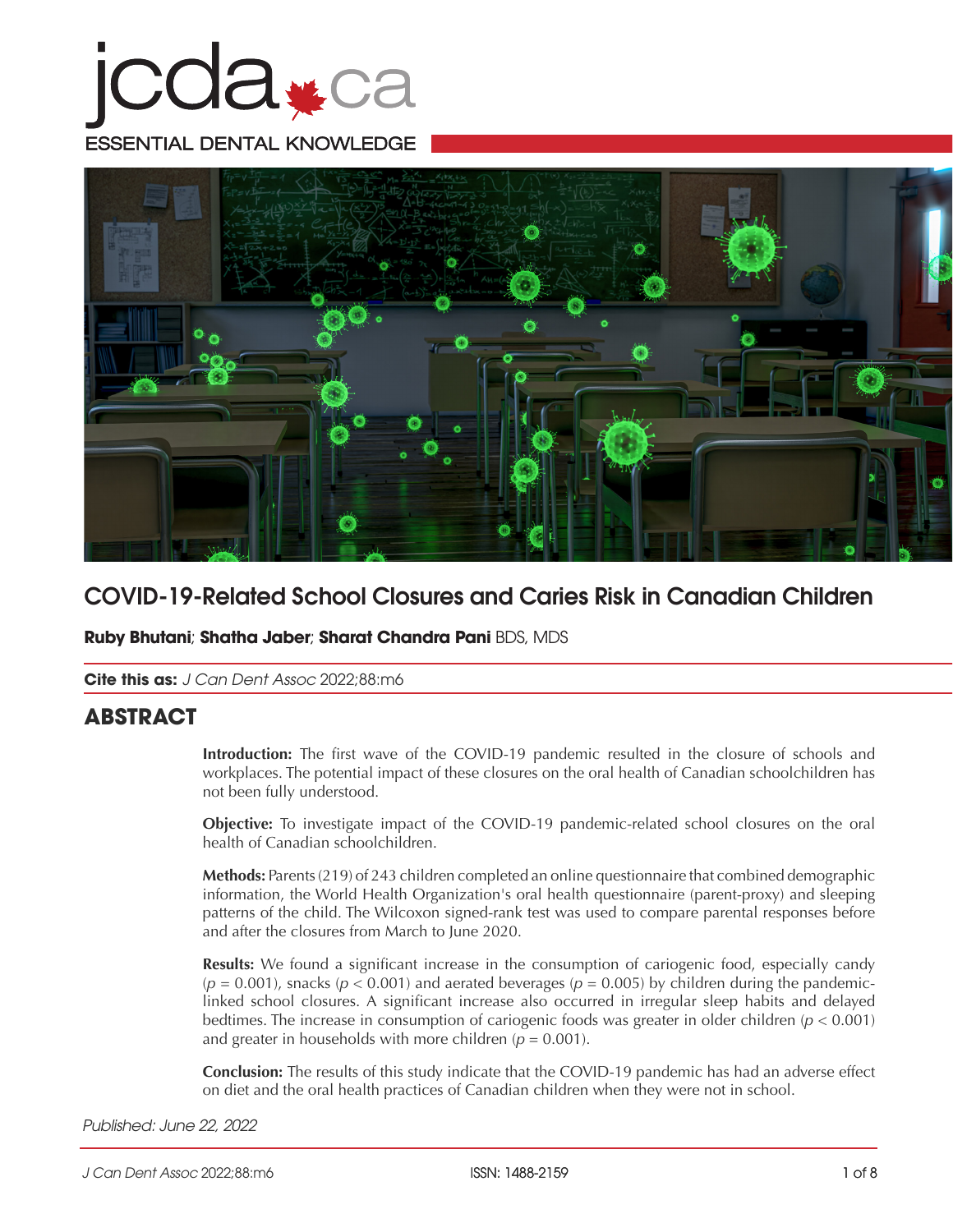

ental caries is a multifactorial disease that is among the most common chronic diseases of childhood. Dental caries results from the interaction of diet, bacteria, poor oral hygiene and a series of environmental and social determinants of dental health.1 Although it is difficult to attribute a single causative factor to dental caries, COVID-19-related school closures may have had an impact on the parameters affecting caries risk in Canadian children.

ESSENTIAL DENTAL KNOWLEDGE

Statistics Canada<sup>2</sup> reported that approximately 5.7 million children and youth, who attend primary or secondary school, have been impacted academically, mentally, socio-economically and physically by COVID-19-related school closures. Soon after the onset of the COVID-19 pandemic in March 2020, schools across Canada closed and switched to an online learning model (**Table 1**). Schools often allow for the development of consistent routines embedding discipline and structure, including a regular bedtime and diet routine, which is often disrupted by a change in school schedules.4

Diet and sleep both affect a child's overall caries risk. An important risk for dental caries is the intake of dietary sugars.<sup>5</sup> Several studies have shown that consuming foods and drinks high in sugars, such as carbonated drinks, candy, chips and cookies, increases the risk of caries in children.<sup>6</sup> Oral bacteria, such as Streptococcus mutans, metabolize the fermenting carbohydrates and produce organic acids. If enough organic acids are produced, they can penetrate the pores of enamel, eventually demineralizing enamel and dentin producing dentinal caries.7 However, a good diet and the consumption of certain food groups have been shown to reduce the risk of caries.<sup>8</sup> Similarly, dental caries risk is also reduced by the enforcement of oral hygiene practices, such as brushing twice daily and flossing.<sup>9,10</sup>

Sleep patterns can influence the incidence of dental caries, with studies reporting an increased caries risk in children who sleep less and those who sleep at later hours.<sup>11-15</sup> The lack of sleep results in low salivary flow and a low secretion rate of immunoglobins. Low salivary flow limits the antibacterial, lubricating and buffering functions of saliva, ultimately decreasing natural defense mechanisms against dental caries.16

The effects of school closures on behaviours affecting caries risk in children have not yet been elucidated. The COVID-19 pandemic resulted in extended periods of school closure across all provinces in Canada to varying extents (**Table 1**). In this study, we aimed to evaluate the influence of closures between March and June 2020 on behaviours affecting caries risk, including oral hygiene practices, dietary changes and changes in sleep schedules for Canadian children during the first wave of the COVID-19 pandemic.

## **Materials and Methods**

A questionnaire was developed to assess demographic information, sleeping patterns of the child and oral health status of the child including assessment of cariogenic food intake. Oral health status was assessed via the previously validated World Health Organization (WHO) Oral Health Questionnaire (parent-proxy).17 The sleep, and oral health (practices and diet) components of the questionnaire recorded 2 sets of responses: 1 for the child's sleep and diet pattern before the school closures and 1 for the pattern during the closures. The survey was distributed once in each Facebook group between June and August 2020. This allowed for at least 4 months of school closures to have elapsed, which is an adequate time for children to acquire new habits representative of behaviours during the pandemic.<sup>4</sup>

Using an effect size of 0.3 for a population of 6 million Canadian children between the ages of 0 and 14 years, $18$  the targeted sample size for a power of 0.95 was 300. The actual power for the sample  $(n = 244)$  with an effect size of 0.3 was 0.942. Between March 2020 and June 2020, only 209 survey responses out of 244 were recorded, giving a post-hoc sample power of 0.921. The questionnaire was digitalized using the Qualtrics online survey platform hosted by Western University (Qualtrics, Prov, Utah, USA) and the form was administered online.

Questionnaires were distributed by personalized emails sent through parent support groups, as well as Canadian social media parenting groups. To avoid selection bias, we conducted a standardized search of Facebook for parenting groups (**Appendix A**), and all groups that consented to having the questionnaires posted on their page were included. IP addresses were used to verify geographic location, and only responses from within Canada were considered. The questionnaire responses were downloaded to MS Excel (Microsoft Corp., Palo Alto, Calif., USA). The coded variables were analyzed using SPSS v. 25. The independent t-test was used to compare age differences between males and females. The Wilcoxon signed-rank test was used to compare parental perceptions of their child's oral health, sleep and dietary habits before and after the pandemic.

Ethical approval was obtained through the Health Sciences Research Ethics Board of Western University (ID 116207). Informed consent was sought from parents before collection of data.

#### **Results**

The sample comprised 219 parents/guardians (203 mothers or female guardians and 16 fathers or male guardians) of 243 children.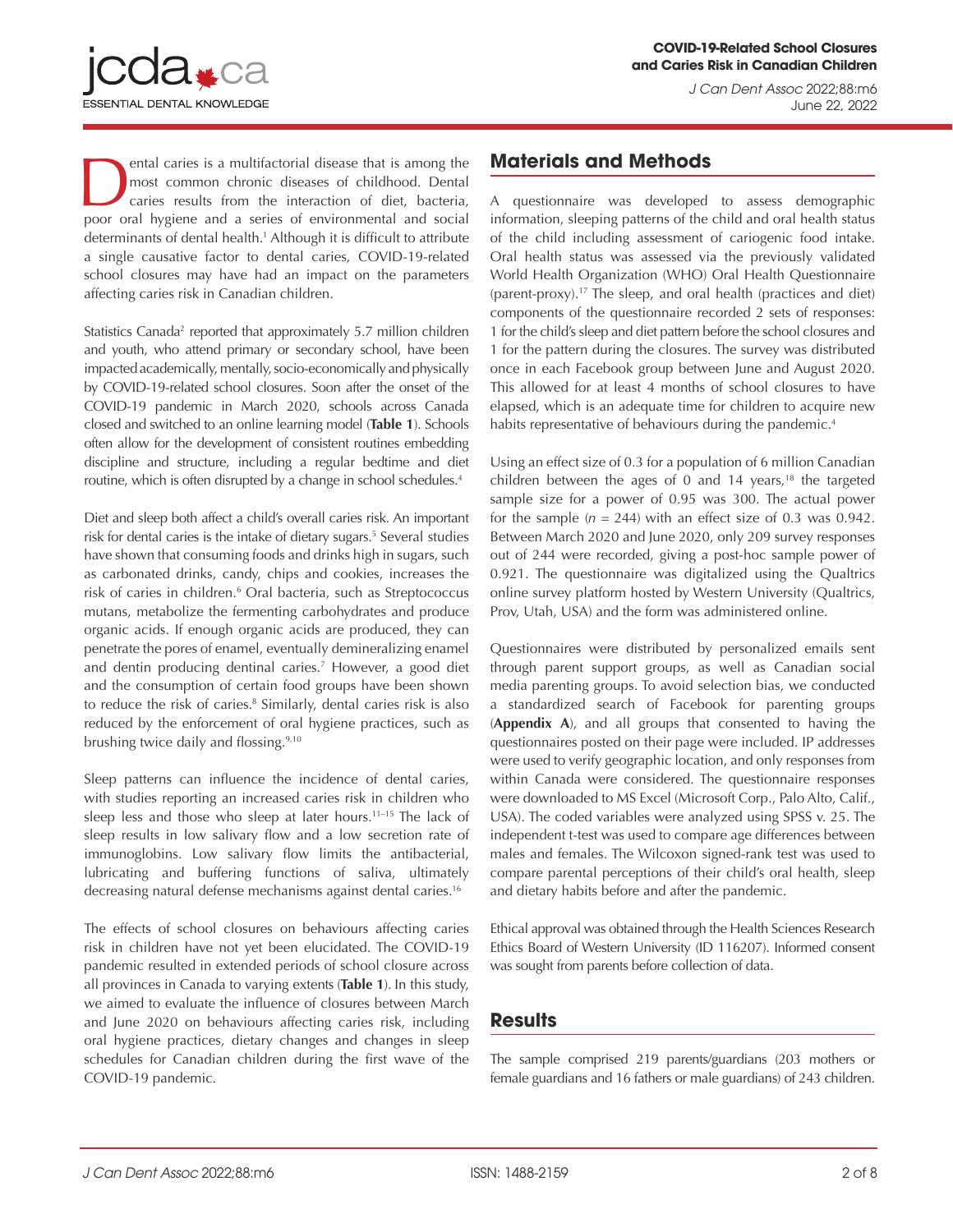

Each respondent identified as the primary caregiver of the child. The sample included respondents from 88 towns and cities in 9 provinces across Canada. The respondent filled a separate form for each child. Of 292 online requests that were opened, 243 were submitted for response rate of 83.2%. Parents had the option of not answering a question, and blank responses were not included in the statistical analyses. Of the children, 117 were male and 123 female, 1 was identified as non-binary by the parent and 2 respondents preferred not to disclose the gender of their child. The children were aged 3–14 years (mean 8.24 years, standard deviation [SD]  $\pm$  4.9 years). Although boys (mean 8.73 years,  $SD \pm 4.8$  years) were slightly older than girls (mean 7.73 years,  $SD \pm 3.9$  years), the difference was not statistically significant  $(t = 1.762, p = 0.079)$ .

When children were away from school, more went to bed later and woke up later, although this change was not significant among children  $<$  5 years of age or those  $>$  12 years. For children in the 6–12-year age group, significantly more parents reported an increase in the total number of hours spent in bed (**Table 2**). Furthermore, a significant increase occurred in the number of children taking naps among both the 6–12-year and the > 12 year age groups, who had not previously done so before the pandemic (**Table 2**).

Parents perceived a worsening in their children's tooth health  $(p < 0.001)$  and gum health  $(p < 0.001)$ . Furthermore, they also noted a significant decrease in the frequency of brushing (*p* < 0.001) (**Table 3**).

Based on the dietary component of the questionnaire, parents perceived a significant increase in the consumption of cariogenic food during school shutdown compared with before the pandemic. Specifically, there was increased consumption of sweets and candy  $(p < 0.005)$ , biscuits, cakes, cream cakes, sweet pies, buns (*p* < 0.001) and lemonade and other soft drinks (*p* < 0.001) (**Table 4**).

A regression model was developed with the increase in consumption of cariogenic foods as the dependent variable and the impact of age, gender, number of children in a household and income of the family as factors. No significant association was found between increased consumption of cariogenic foods and either gender (*p* = 0.993) or total family income  $(p = 0.576)$ . However, there was a significant positive association with age ( $p < 0.001$ ), suggesting that increases in cariogenic food consumption during the shutdown were greater in older children than younger children. Households with more children also saw greater increases in the consumption of cariogenic foods (*p* = 0.001) (**Table 5**).

| <b>Table 1:</b> School closures across the regions surveyed in this study. |  |
|----------------------------------------------------------------------------|--|
|----------------------------------------------------------------------------|--|

| Province*                             | N°. responses<br>$(n = 243)$ | <b>Start of school</b><br>closure | <b>End of lockdown</b>                                                                                                                                                                                                                                                                                                               |  |  |
|---------------------------------------|------------------------------|-----------------------------------|--------------------------------------------------------------------------------------------------------------------------------------------------------------------------------------------------------------------------------------------------------------------------------------------------------------------------------------|--|--|
| <b>British Columbia</b>               | 37                           | 17 Mar. 2020                      | On 1 June, schools in B.C. reopened in some way. Children in all grades returned<br>to class on a part-time, voluntary basis.                                                                                                                                                                                                        |  |  |
| <b>Alberta</b>                        | 72                           | 15 Mar. 2020                      | Online learning until end of school year (June).                                                                                                                                                                                                                                                                                     |  |  |
| <b>Manitoba</b>                       | 3                            | 23 Mar. 2020                      | Online learning until end of school year (June) for some children. Limited use<br>of school facilities started on 1 June 2020 with restoring safe services: phase<br>2. Teachers and some students were back in schools, for specific programing,<br>planning and student assessment purposes, while practising physical distancing. |  |  |
| Saskatchewan                          | 11                           | 20 Mar. 2020                      | Online learning until end of school year (June).                                                                                                                                                                                                                                                                                     |  |  |
| <b>Ontario</b>                        | 76                           | 14 Mar. 2020                      | Online learning until end of school year (June).                                                                                                                                                                                                                                                                                     |  |  |
| Quebec                                | 26                           | 16 Mar. 2020                      | Elementary schools outside the greater Montréal area opened on 11 May 2020.<br>Montréal schools remained closed for the rest of the school year.                                                                                                                                                                                     |  |  |
| <b>Nova Scotia</b>                    | $\overline{2}$               | 23 Mar. 2020                      | Online learning until end of school year (June).                                                                                                                                                                                                                                                                                     |  |  |
| <b>New Brunswick</b>                  | 15                           | 16 Mar. 2020                      | Online learning until end of school year (June).                                                                                                                                                                                                                                                                                     |  |  |
| <b>Newfoundland</b>                   | 0                            | 16 Mar. 2020                      | Online learning until end of school year (June).                                                                                                                                                                                                                                                                                     |  |  |
| <b>Prince Edward</b><br><b>Island</b> | 1                            | 23 Mar. 2020                      | Partial reopening on 11 May 2020 for some students who receive individualized<br>support from educational assistants and youth service workers.                                                                                                                                                                                      |  |  |
| Source: CBCKids News. <sup>3</sup>    |                              | .                                 |                                                                                                                                                                                                                                                                                                                                      |  |  |

*\*The study received no responses from the territories.*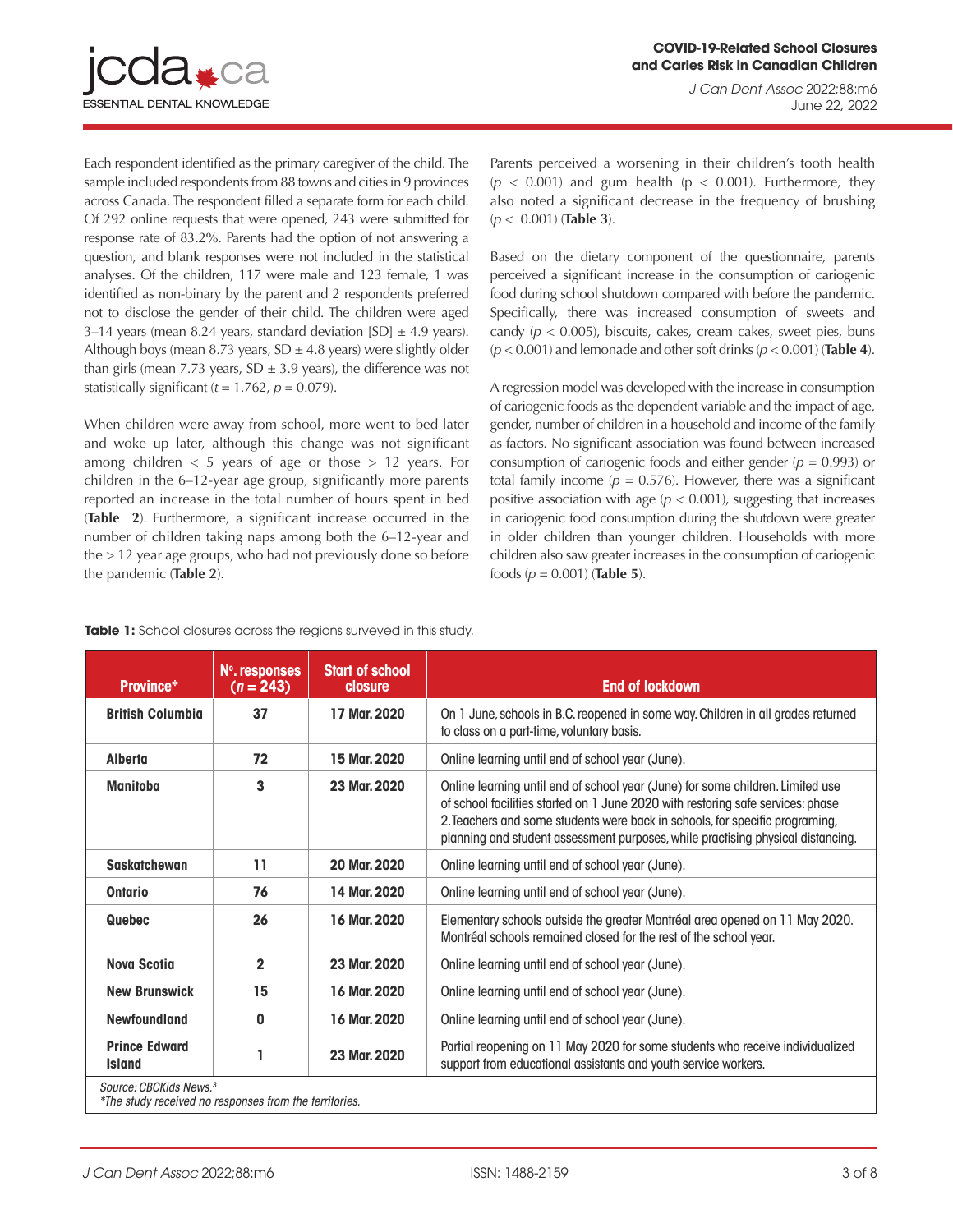*J Can Dent Assoc* 2022;88:m6 June 22, 2022

**Table 2:** Impact of school closures on sleep patterns.

|                                                                              |                                | $N^{\circ}$ . responses (n = 243) |           |                                    |             |  |
|------------------------------------------------------------------------------|--------------------------------|-----------------------------------|-----------|------------------------------------|-------------|--|
| Age cohort                                                                   | <b>Sleep characteristic</b>    | <b>More</b><br>before COVID       | No change | More during the<br>school shutdown | $p^*$       |  |
| 0-5 years                                                                    | <b>Total hours of sleep</b>    | 21                                | 61        | 17                                 | 0.127       |  |
|                                                                              | Irregular sleeping/naps        | 3                                 | 82        | 21                                 | 0.175       |  |
| $6 - 12$ years                                                               | <b>Total hours of sleep</b>    | 16                                | 44        | 36                                 | $< 0.001$ t |  |
|                                                                              | <b>Irregular sleeping/naps</b> | $\mathbf{0}$                      | 10        | 85                                 | $< 0.001$ t |  |
| $> 12$ years                                                                 | <b>Total hours of sleep</b>    | 16                                | 8         | 11                                 | 0.546       |  |
|                                                                              | <b>Irregular sleeping/naps</b> | $\mathbf{0}$                      |           | 28                                 | $< 0.001$ t |  |
| *Calculated using the Wilcoxon signed-rank test.<br>†Difference significant. |                                |                                   |           |                                    |             |  |

#### **Table 3:** Parental perception of their children's oral health.

|                                                                              | $N^{\circ}$ . responses (n = 243) |           |                                             |             |
|------------------------------------------------------------------------------|-----------------------------------|-----------|---------------------------------------------|-------------|
| <b>Perception of Oral Health</b>                                             | <b>Better</b><br>before COVID     | No change | <b>Better during the</b><br>school shutdown | $n^*$       |
| Health of your child's teeth                                                 | 38                                | 137       | 4                                           | $< 0.001$ t |
| Frequency of child's brushing                                                | 38                                | 134       | 11                                          | $< 0.001$ t |
| Health of your child's gum                                                   | 23                                | 151       | $\mathbf 2$                                 | $< 0.001$ t |
| Frequency of toothaches or discomfort                                        | 14                                | 143       | 19                                          | 0.627       |
| No. dental visits in the past year                                           | 97                                | 36        | 28                                          | $< 0.001$ t |
| *Calculated using the Wilcoxon signed-rank test.<br>†Difference significant. |                                   |           |                                             |             |

Table 4: Pattern of consumption of various foods and drink before and during the school shutdown.

|                                                                              | $N^{\circ}$ . responses (n = 243) |                  |                                    |                    |  |
|------------------------------------------------------------------------------|-----------------------------------|------------------|------------------------------------|--------------------|--|
| <b>Food type</b>                                                             | <b>More</b><br>before COVID       | <b>No change</b> | More during the<br>school shutdown | $p^*$              |  |
| <b>Fresh fruit</b>                                                           | 18                                | 138              | 24                                 | 0.249              |  |
| Biscuits, cakes, cream cakes, sweet pies, buns, etc.                         | 18                                | 29               | 133                                | $< 0.001$ †        |  |
| Lemonade, Coca Cola, other soft drinks                                       | $12 \$                            | 134              | 34                                 | 0.001 <sub>†</sub> |  |
| Jam/honey                                                                    | 16                                | 143              | 20                                 | 0.812              |  |
| Chewing gum containing sugar                                                 | 10                                | 161              | 9                                  | 0.608              |  |
| Sweets/candy                                                                 | 20                                | 117              | 42                                 | 0.0051             |  |
| Milk with sugar                                                              | 11                                | 157              | $12 \,$                            | 0.353              |  |
| Tea with sugar                                                               | 5                                 | 172              | 3                                  | 0.429              |  |
| <b>Coffee with sugar</b>                                                     | 3                                 | 169              | 3                                  | 0.708              |  |
| *Calculated using the Wilcoxon signed-rank test.<br>†Difference significant. |                                   |                  |                                    |                    |  |

<sup>†</sup>Difference significant.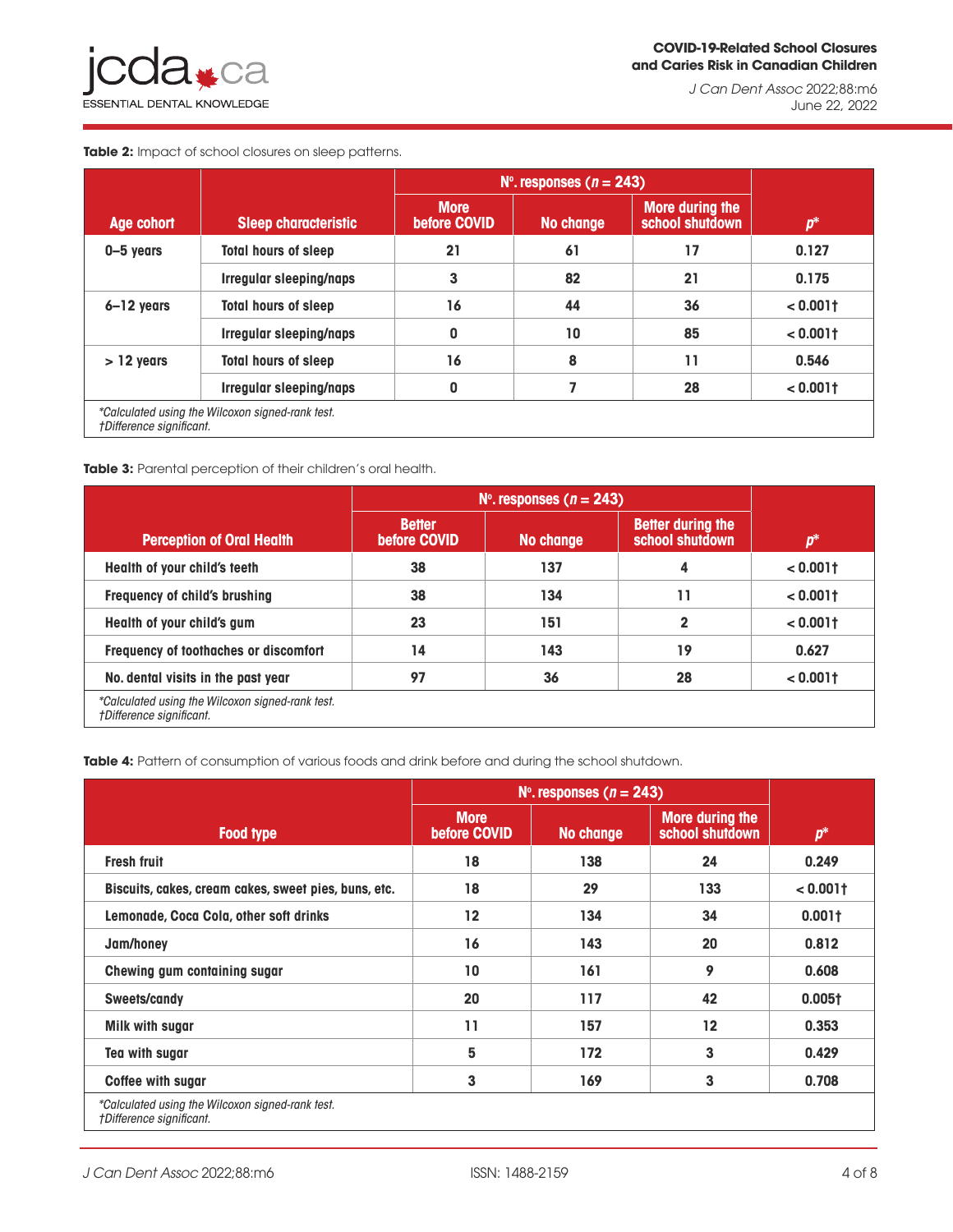*J Can Dent Assoc* 2022;88:m6 June 22, 2022

Table 5: Impact of age, gender, number of children in the home and income on increased frequency of consumption of cariogenic foods (*n* = 243).

|              |                                                                  | <b>Unstandardized</b><br>coefficients |           | <b>Standardized</b><br>coefficients |                  |            |  |
|--------------|------------------------------------------------------------------|---------------------------------------|-----------|-------------------------------------|------------------|------------|--|
| <b>Model</b> |                                                                  | $\boldsymbol{B}$                      | <b>SE</b> | <b>Beta</b>                         | $\boldsymbol{t}$ | $p^*$      |  |
| ı            | (Constant)                                                       | 47.903                                | 1.699     |                                     | 28.196           | 0.000      |  |
|              | Gender                                                           | $-0.005$                              | 0.603     | $-0.001$                            | 0.008            | 0.993      |  |
|              | Age                                                              | 0.507                                 | 0.075     | 0.449                               | $-6.730$         | $< 0.001*$ |  |
|              | Number of children in the house                                  | 1.355                                 | 0.416     | 0.219                               | $-3.260$         | $0.001*$   |  |
|              | <b>Combined household income</b>                                 | $-0.119$                              | 0.213     | 0.036                               | $-0.561$         | 0.576      |  |
|              | <b>Note:</b> $SE =$ standard error of B.<br>*Significant impact. |                                       |           |                                     |                  |            |  |

## **Discussion**

This study examined the impact of pandemic-related school closures on certain factors affecting caries risk and oral health, namely diet, sleep and oral hygiene practices. The goal was to ascertain whether there had been a shift in the patterns of these 3 parameters during the period when children were not physically in school. Several selfreporting tools have been used to assess self- or parent-reported oral hygiene and diet practices, but our decision to use the WHO Oral Health Questionnaire (parent-proxy)<sup>17</sup> was based on the fact that the tool has been used historically to provide a reliable baseline for oral health care programs around the world.

A significant number of parents and caregivers reported an increase in consumption of cariogenic food and a reduction in good oral practices, such as brushing, since the beginning of the school closures (**Table 3**). This is a matter of concern, as diet and oral hygiene are perhaps the most significant factors contributing to good oral health among children.10–12 The significantly positive association between age and consumption of cariogenic foods suggests that the order of routine imposed by school timings has a greater impact on older children. The findings of the study also seem to suggest that these increases were greater in larger households. This is in keeping with previous studies that show that parental supervision of eating habits is less likely in larger families. $8,11$ 

Parents also reported that they perceived their children's oral health as worse during the pandemic-related shutdown. However, it is important to remember that increased parental awareness of oral health problems need not mean an increase in oral disease, but instead that parents had more time to reflect on their children's oral health. Although self-reports play a vital role in health services research, the importance of parent-proxy reports cannot be underestimated in pediatric studies.<sup>19</sup> Research has shown that parents accurately report foods and beverages that their children have consumed.<sup>20</sup>

Another factor of interest was the report of irregular sleep patterns, delayed bedtimes and "nap" habits, especially among older children. Adolescents who stay up late and develop irregular sleep patterns tend to develop higher risk for dental caries.13,16 Although the findings of the current study include limitations of parental reporting, this finding should be of concern as a risk factor for dental caries.<sup>11-14</sup>

The results of our study are in keeping with recent behavioural science literature that has shown significant increases in negative behaviour among children experiencing school closures and lockdowns.21,22 However, some parents also reported improvement or no changes in dietary and oral health outcomes since the beginning of the lockdown. Behaviours need time to develop; at the time of distribution of this survey, schools had been closed 4 months, which is adequate time for children to acquire new habits representative of behaviours during the pandemic.<sup>4</sup>

In terms of limitations, our study was not able to obtain a significant sample from Atlantic Canada. This is important, as Atlantic Canada has had a different COVID-19 pattern, compared with the rest of Canada. Furthermore, because of the lockdown, the study could only be conducted virtually, limiting questionnaire distribution to social media and email. Not all Canadian households have Internet or are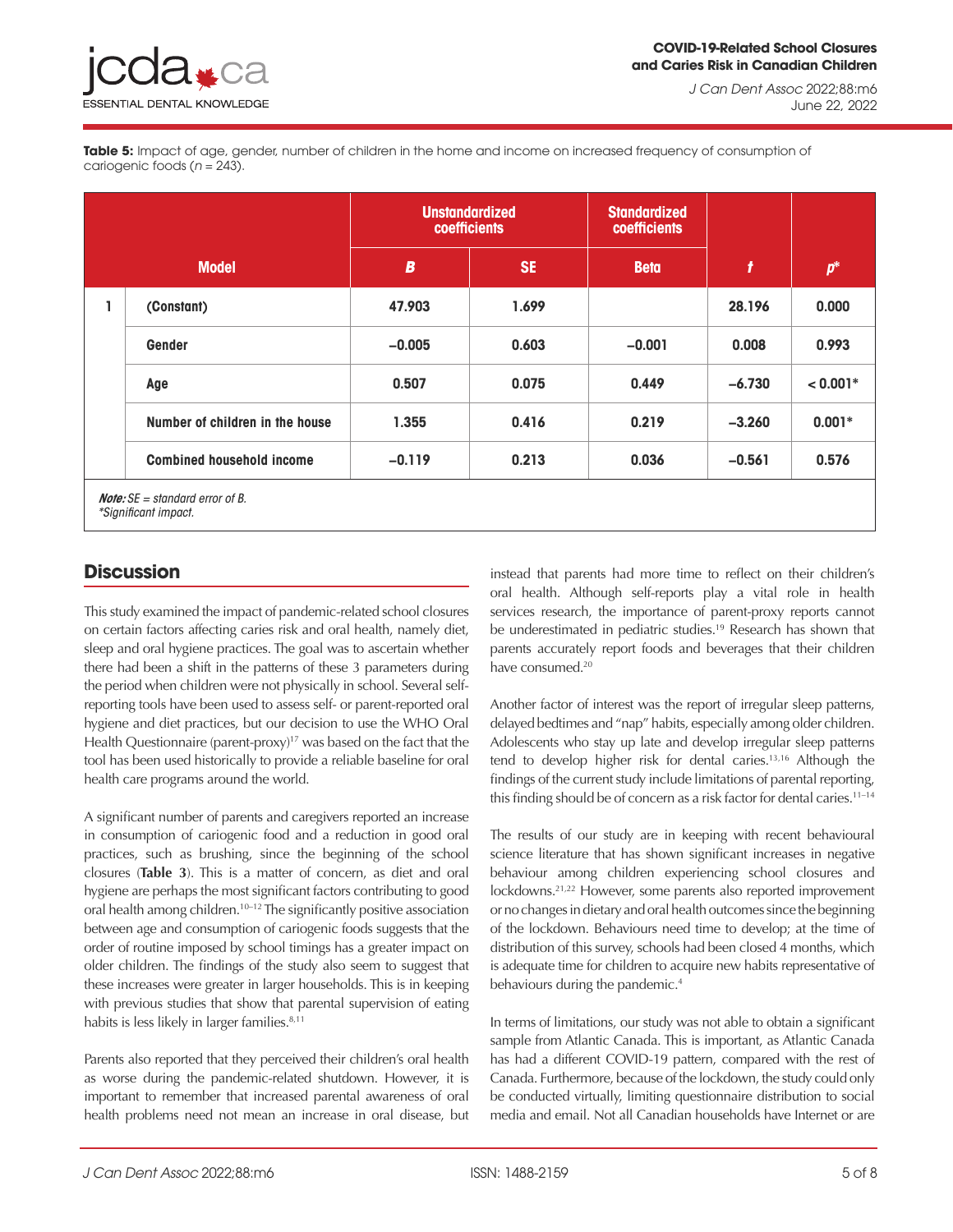

active on social media; active social media users may overrepresent socio-economic, race or geographic clusters. The study also focused on the first wave of the pandemic; since then, schools have reopened and closed to varying degrees in different provinces across Canada.

Another important limitation is that the results are based on parental perceptions of changes rather than direct measures. In addition, although most schooling in the first wave of shutdowns was asynchronous, during the second wave, schooling in many provinces moved to a synchronous model with regular online school hours. The effect of this schedule change on children's oral health behaviours was beyond the scope of the current study, but could be the topic of future research.

Finally, social isolation, employment instability and stress related to the pandemic have affected families worldwide. People have reported changes in their mental health along with increased stressors and emotions. Some have even reported changes in their interactions with children during the pandemic. Pandemic-related changes in parenting styles may have played a role in changes in their children's oral hygiene and dietary behaviours.<sup>23</sup> However, considering all these variables was beyond the scope of our study.

Future work could also involve comparing the results from this study with future clinical findings. If the habitual changes during the pandemic were meaningful, clinicians should see an increase in caries in the near future. This can be useful in adding and refining guidelines to the anticipatory guidance and managing of oral health care in children should pandemic lockdowns occur again.

## **Conclusion**

Despite the limitations, the results of this study suggest that the COVID-19 pandemic has had an adverse effect on diet and the oral health practices of Canadian children when they are not physically in school.

## **The Authors**



#### **Ms. Bhutani**

is a dental student, DDS candidate 2022, Schulich School of Medicine and Dentistry, Western University, London, Ontario.



#### **Dr. Pani**

is assistant professor of pediatric dentistry, Schulich School of Medicine and Dentistry, Western University, London, Ontario.



#### **Ms. Jaber**

is a dental student, DDS candidate 2022, Schulich School of Medicine and Dentistry, Western University, London, Ontario.

**Correspondance to:** Dr. Sharat Chandra Pani, Office 1012, Dental Sciences Building, Western University, London ON N6A 3K7. Email: spani@uwo.ca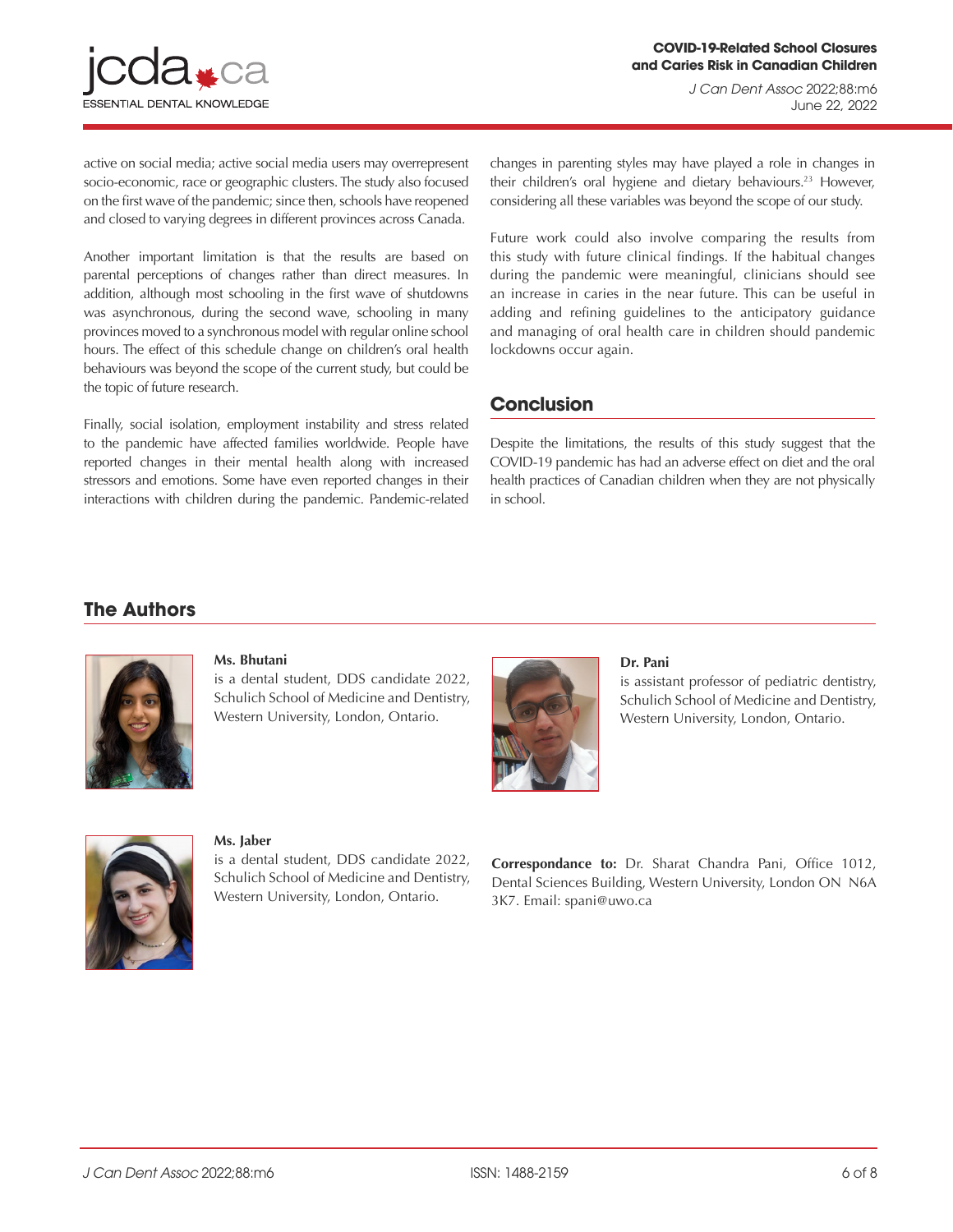

*J Can Dent Assoc* 2022;88:m6 June 22, 2022

#### **References**

- 1. Lee Y. Diagnosis and prevention strategies for dental caries. **J lifestyle Med. [2013;3\(2\):107-9](https://pubmed.ncbi.nlm.nih.gov/26064846/)**.
- 2. School closures and COVID-19: impacts on children. Ottawa: Statistics Canada; 2021. Available: **[https://www150.statcan.gc.ca/](https://www150.statcan.gc.ca/n1/pub/71-607-x/2021009/sc-fe-eng.htm) [n1/pub/71-607-x/2021009/sc-fe-eng.htm](https://www150.statcan.gc.ca/n1/pub/71-607-x/2021009/sc-fe-eng.htm)** (accessed 2021 Apr. 24).
- 3. When will your school reopen? Check out this map. Ottawa: CBCKids News; 2020. Available: **[https://www.cbc.ca/kidsnews/post/](https://www.cbc.ca/kidsnews/post/we-mapped-out-when-schools-across-canada-will-reopen) [we-mapped-out-when-schools-across-canada-will-reopen](https://www.cbc.ca/kidsnews/post/we-mapped-out-when-schools-across-canada-will-reopen)** (accessed 2022 May 17).
- 4. Arlinghaus KR, Johnston CA. The importance of creating habits and routine. **[Am J Lifestyle Med](https://pubmed.ncbi.nlm.nih.gov/30800018/). 2018;13(2):142-4**.
- 5. Mobley C, Marshall TA, Milgrom P, Coldwell SE. The contribution of dietary factors to dental caries and disparities in caries. **[Acad](https://pubmed.ncbi.nlm.nih.gov/19945075/) Pediatr[. 2009;9\(6\):410-4](https://pubmed.ncbi.nlm.nih.gov/19945075/)**.
- 6. Moynihan P. Sugars and dental caries: evidence for setting a recommended threshold for intake. **Adv Nutr. [2016;7\(1\):149-56](https://pubmed.ncbi.nlm.nih.gov/26773022/)**.
- 7. Featherstone JDB. Dental caries: a dynamic disease process. **Aust Dent J[. 2008;53\(3\):286-91](https://pubmed.ncbi.nlm.nih.gov/18782377/)**.
- 8. Nunn ME, Braunstein NS, Krall Kaye EA, Dietrich T, Garcia RI, Henshaw MM. Healthy eating index is a predictor of early childhood caries. **J Dent Res[. 2009;88\(4\):361-6](https://pubmed.ncbi.nlm.nih.gov/19407158/)**.
- 9. Hujoel PP, Cunha-Cruz J, Banting DW, Loesche WJ. Dental flossing and interproximal caries: a systematic review. **[J Dent Res.](https://pubmed.ncbi.nlm.nih.gov/16567548/) [2006;85\(4\):298-305](https://pubmed.ncbi.nlm.nih.gov/16567548/)**.
- 10. Skafida V, Chambers S. Positive association between sugar consumption and dental decay prevalence independent of oral hygiene in pre-school children: a longitudinal prospective study. **J Public Health (Oxf)[. 2018;40\(3\):e275-83](https://pubmed.ncbi.nlm.nih.gov/29301042/)**.
- 11. Nishide S, Yoshihara T, Hongou H, Kanehira T, Yawaka Y. Daily life habits associated with eveningness lead to a higher prevalence of dental caries in children. **J Dent Sci. [2019;14\(3\):302-8](https://pubmed.ncbi.nlm.nih.gov/31528259/)**.
- 12. Alqaderi H, Tavares M, Al‐Mulla F, Al‐Ozairi E, Goodson JM. Late bedtime and dental caries incidence in Kuwaiti children: a longitudinal multilevel analysis. **[Community Dent Oral Epidemiol](https://pubmed.ncbi.nlm.nih.gov/32077126/). 2020;48(3):181-7**.
- 13. Lundgren AM, Öhrn K, Jönsson B. Do adolescents who are night owls have a higher risk of dental caries? a case–control study. **Int J Dent Hyg[. 2016;14\(3\):220-5](https://pubmed.ncbi.nlm.nih.gov/26198407/)**.
- 14. Chen H, Tanaka S, Arai K, Yoshida S, Kawakami K. Insufficient sleep and incidence of dental caries in deciduous teeth among children in Japan: a population-based cohort study. **J Pediatr. [2018;198:279-86.e5](https://pubmed.ncbi.nlm.nih.gov/29709344/)**.
- 15. Johansson I, Lif Holgerson P, Kressin NR, Nunn ME, Tanner AC. Snacking habits and caries in young children. **[Caries Res.](https://pubmed.ncbi.nlm.nih.gov/20720422/) [2010;44\(5\):421-30](https://pubmed.ncbi.nlm.nih.gov/20720422/)**.
- 16. Do KY. Relationship between insufficient sleep and bad breath in Korean adolescent population. **[Int J Environ Res Public Health](https://pubmed.ncbi.nlm.nih.gov/33023266/). [2020;17\(19\):7230](https://pubmed.ncbi.nlm.nih.gov/33023266/)**.
- 17. Oral health surveys: basic methods. 5th ed. Geneva: World Health Organization; 2013. Available: **[https://www.who.int/](https://www.who.int/publications/i/item/9789241548649) [publications/i/item/9789241548649](https://www.who.int/publications/i/item/9789241548649)** (accessed 2022 May 10).
- 18. Population estimates on July 1st, by age and sex: Table 17-10-0005-01. Ottawa: Statistics Canada; 2019. Available: **[https://](https://www150.statcan.gc.ca/t1/tbl1/en/tv.action?pid=1710000501) [www150.statcan.gc.ca/t1/tbl1/en/tv.action?pid=1710000501](https://www150.statcan.gc.ca/t1/tbl1/en/tv.action?pid=1710000501)** (accessed 2021 Apr. 24).
- 19. Varni JW, Limbers CA, Burwinkle TM. Parent proxy-report of their children's health-related quality of life: an analysis of 13,878 parents' reliability and validity across age subgroups using the PedsQL 4.0 Generic Core Scales. **[Heal Qual Life Outcomes](https://pubmed.ncbi.nlm.nih.gov/17201923/). 2007;5(1):1-10**.
- 20. Wallace A, Kirkpatrick SI, Darlington G, Haines J. Accuracy of parental reporting of preschoolers' dietary intake using an online self-administered 24-h recall. **Nutrients. [2018;10\(8\):987](https://pubmed.ncbi.nlm.nih.gov/30060605/)**.
- 21. Cluver L, Lachman JM, Sherr L, Wessels I, Krug E, Rakotomalala S, et al. Parenting in a time of COVID-19. **Lancet. [2020;3985\(10231\):e64](https://pubmed.ncbi.nlm.nih.gov/32220657/)**.
- 22. Singh S, Roy D, Sinha K, Parveen S, Sharma G, Joshi G. Impact of COVID-19 and lockdown on mental health of children and adolescents: a narrative review with recommendations **Psychaitry Res[. 2020;293:113429](https://pubmed.ncbi.nlm.nih.gov/32882598/)**.
- 23. Gadermann AC, Thomson KC, Richardson CG, Gagné M, McAuliffe C, Hirani S, et al. Examining the impacts of the COVID-19 pandemic on family mental health in Canada: findings from a national cross-sectional study. **BMJ Open[. 2021;11\(1\):e042871](https://pubmed.ncbi.nlm.nih.gov/33436472/)**.